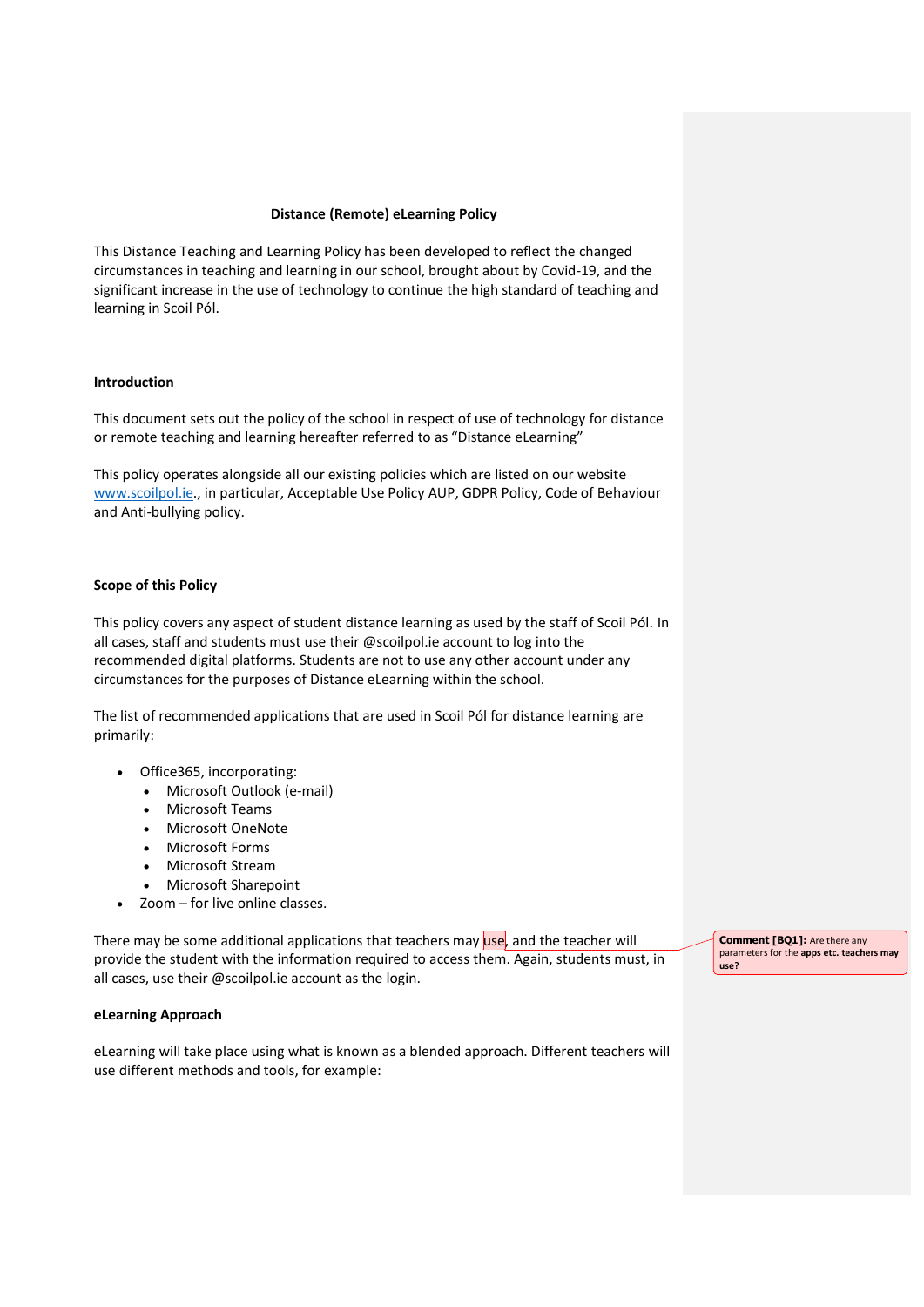- Some teachers may use regular live classes
- Some teachers may use live classes through Zoom while others may use MS Teams
- Some teachers may distribute work as weekly bulk assignments while others may do so as daily homework-style tasks.

In all cases the primary aim is to cover the required curriculum areas for their specific subject. The teacher will decide the most effective method to use to achieve this aim. Students should contact their teacher directly (using the @scoilpol.ie account) if they are having difficulty with any aspect of their subject or if they are finding the workload unmanageable.

# Responsibilities while partaking in eLearning

For staff and teachers:

 $\ddot{\phantom{a}}$ 

- Staff have overall control of the online interaction of their class
- Disruptive students will be removed in order to allow those who wish to partake a fair chance to do so. Repeatedly disruptive students may receive a temporary ban from all online access.
- Staff will do their utmost to be available at the identified time on their timetable – this may be via a Zoom live video, through MS Teams chat or by e-mail.

# For students:

- You are to communicate through MS Teams only using your @scoilpol.ie account. The use of any other account or e-mail address is expressly prohibited
- Do not engage in communications with any account other than an @scoilpol.ie account and report any such activity to your teacher or other staff member's @scoilpol.ie e-mail account
- You must always be respectful to your teachers and fellow students. Scoil Pól's Code of Behaviour and AUP applies at all times
- You are not to record or forward any content within a Teams group such as worksheets, exam papers, answers, solutions, videos, notes or Zoom links – to anyone else without the permission of the creator of that content
- Be aware that all your online activity is recorded. This includes anything you send or say via e-mail, Teams, Zoom and OneNote, and whether you are checking regularly for assigned work.

For parents/guardians:

- You should ensure that your child is checking in regularly for assigned work
- Where live classes are being run you should ensure your child is in an area of the house that is quiet and free from distractions.
- Please be mindful of Child Protection Guidelines. For live classes:
	- bedrooms should not be used
	- students should be dressed appropriately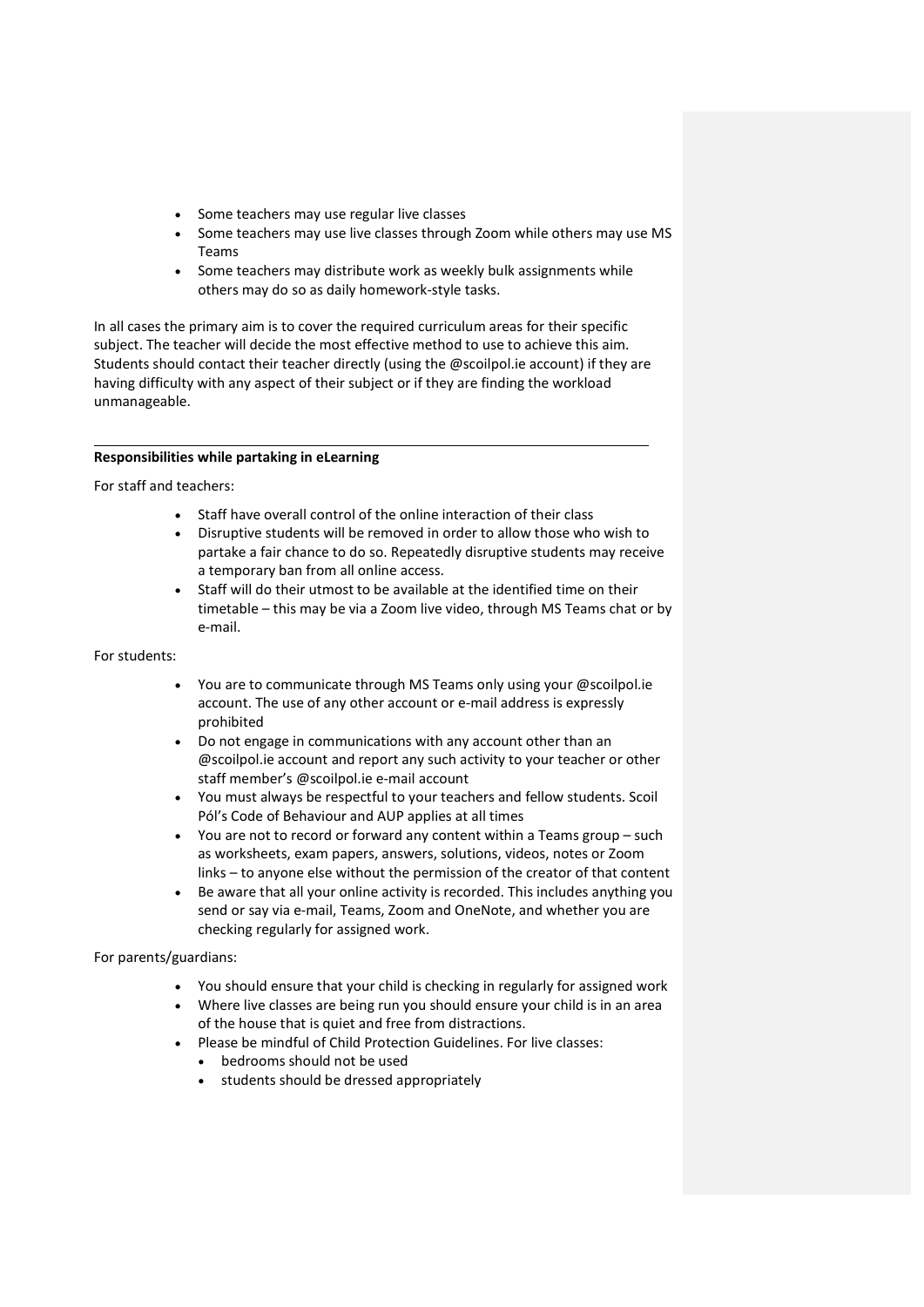Live online classes should be viewed by your child only.

#### Live Online Classes

Teachers may deliver some of the course "live" using Zoom or Teams. This will use varying combinations of audio, video, virtual whiteboards and screencasts.

In the use of Zoom:

- Students must always follow the direction of their teacher just as in the classroom
- Students must always follow the direction of their teacher regarding the use of camera
- Students are not to turn on their microphone unless the teacher invites them to do so. In any case, all microphones should be on mute when a person is not speaking to avoid distracting background noise being broadcast to everyone.
- A Zoom link is intended for the student only. The teacher will decide who should receive the link. Do not forward any link to anyone else.
- All Zoom sessions are recorded, and these recordings may be made available by the teacher to the class to watch back again later. This recording includes any video, screenshares, whiteboards and audio from the class.
- Only the teacher is allowed record a session. No-one else is permitted to record.

# Data Privacy Statement

Our Distance Learning Policy operates in addition to the Internet Acceptable Usage Policy (AUP) and GDPR Policy which are available from our website. For clarity, we will outline aspects specific to Distance e-Learning but this should be read alongside our existing policies mentioned above.

What we retain:

- Login activity, specifically, each time a student logs into their Office365 account
- Within Teams and OneNote, the date and time when a student views any assignments or OneNote notebooks set for them and when they submit any work for same
- In live classes using Zoom or Teams, all audio, video, whiteboard, annotations and screenshare activity of both teacher and participants.

Why we retain it:

- To assist us in making sure students are engaging in e-learning
- To assist us in generating appropriate and relevant feedback to parents on progress
- To provide revision materials by means of replaying topics covered in a live class, and to ensure those who might be unable to attend live classes can still cover the same content as the rest of the class